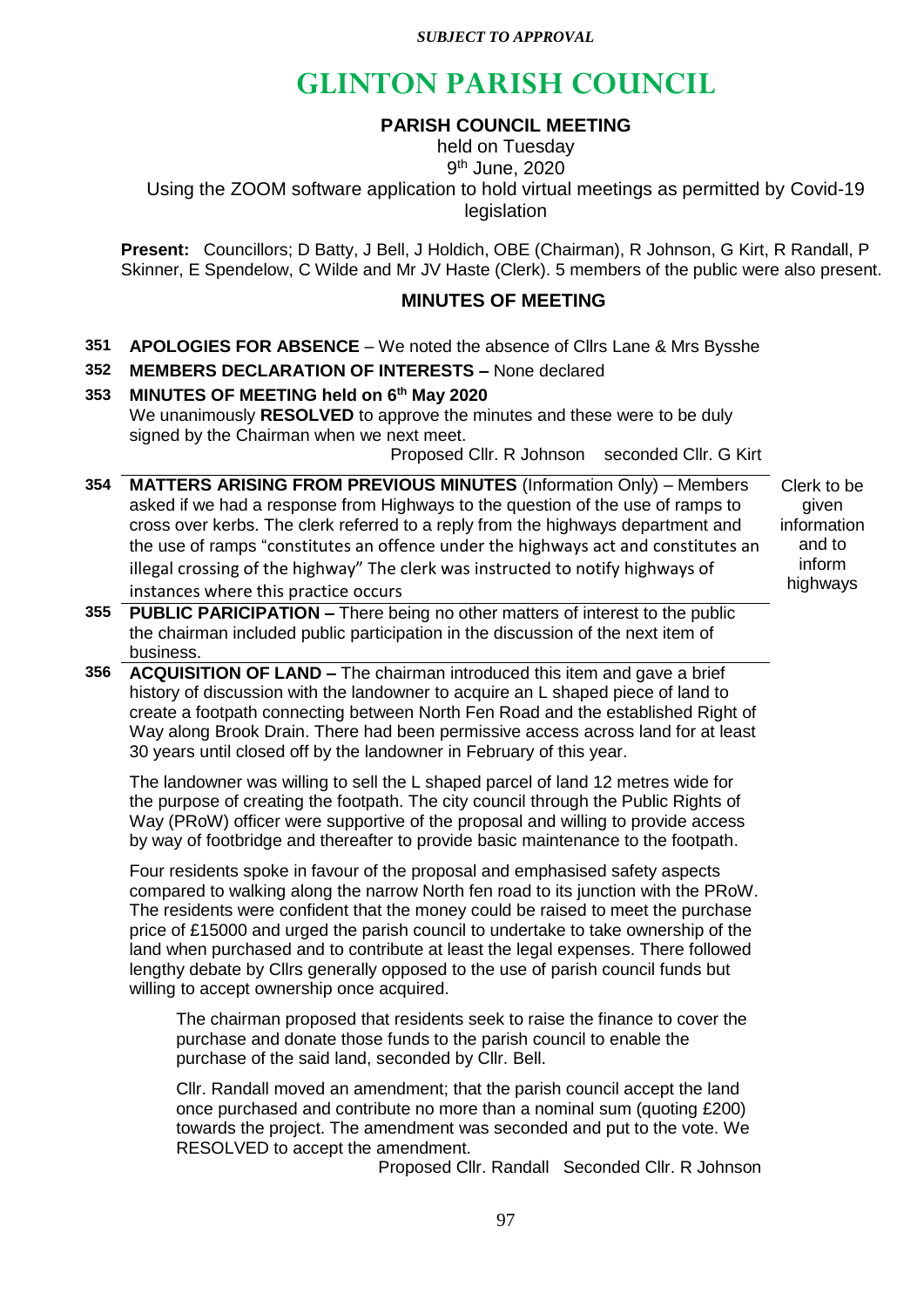| 357 | <b>PLANNING -</b> |                                                                                                                                                                                                                                                                                                                                                                                                                                                                                                                                                                                                                                                                                                                                                                                                                                                                                                                                                                                                                                                                                                                                                                                                                                                                                                                                 |                                                                  |
|-----|-------------------|---------------------------------------------------------------------------------------------------------------------------------------------------------------------------------------------------------------------------------------------------------------------------------------------------------------------------------------------------------------------------------------------------------------------------------------------------------------------------------------------------------------------------------------------------------------------------------------------------------------------------------------------------------------------------------------------------------------------------------------------------------------------------------------------------------------------------------------------------------------------------------------------------------------------------------------------------------------------------------------------------------------------------------------------------------------------------------------------------------------------------------------------------------------------------------------------------------------------------------------------------------------------------------------------------------------------------------|------------------------------------------------------------------|
|     |                   | a. We noted that the only changes to the status of planning application was the<br>permission granted for tree works adjacent to Scotts Farm in Peakirk Road. In<br>addition there were three planning applications for us to consider on this<br>agenda                                                                                                                                                                                                                                                                                                                                                                                                                                                                                                                                                                                                                                                                                                                                                                                                                                                                                                                                                                                                                                                                        |                                                                  |
|     |                   | b. 20/00580/HHFUL - 19 Elm Crescent - demolition of existing garage,<br>replacement side extension on like for like footprint. We have no objections in<br>principle to the application but noted the objection of a resident of the estate<br>drawing attention to the number of vehicles associated with the application<br>site. We agreed to ask the planning officer give careful consideration to that<br>residents observations                                                                                                                                                                                                                                                                                                                                                                                                                                                                                                                                                                                                                                                                                                                                                                                                                                                                                          | Clerk to<br>inform<br>Planning                                   |
|     |                   | c. 20/00640/CTR $-$ 22 High Street $-$ T1 Sycamore Tree Crown lift to canopy to<br>4m (5M over the road). We have no objection to this work                                                                                                                                                                                                                                                                                                                                                                                                                                                                                                                                                                                                                                                                                                                                                                                                                                                                                                                                                                                                                                                                                                                                                                                     | Clerk to<br>inform<br>Planning                                   |
|     |                   | d. 20/00599/WCPP - Forge Cottage, 10 The Green - variation to condition C2<br>(approved drawings) of Planning permission 16/02087/HHFUL - Cllr. Johnson<br>reported on the views expressed by those members of the planning working<br>group able to access the plans and contribute. We considered the plans on the<br>planning portal and in particular the proposed change to finish by use of<br>Shiplap cladding. We were of the opinion that this would not be in keeping with<br>the principle building to which this dwelling was an annex. We noted the<br>reservations of the tree officer and also noted that the conservation was not<br>opposed to the proposed finish.<br>We are of the opinion that the conservation officer appears to have ignored the<br>Supplementary Planning Document "Peterborough Design & Development in<br>selected Villages" adopted 13 <sup>th</sup> June 2011 and still extant planning policy.<br>Policy PD2 (building detail) refers to materials complementing surroundings;<br><b>Policy BM1</b> building materials that affect the character and appearance of the<br>conservation area. Specific to Glinton policies, of relevance to this application<br>Glin1, Glin2, Glin3, Glin7 (and Glin10 & Glin12 - albeit these refer to<br>buildings outside the conservation area. |                                                                  |
|     |                   | We concluded that the application building is not an outbuilding; it is a dwelling<br>and there are no habitable dwellings in the conservation area with shiplap<br>finish. We therefore OPPOSE the variation of condition c2 in so far as the<br>finish materials are concerned. Furthermore if officers accept the Conservation<br>Officers observation and are minded to approve the variation to condition C2,<br>then the matter should be referred to the planning & EP committee.                                                                                                                                                                                                                                                                                                                                                                                                                                                                                                                                                                                                                                                                                                                                                                                                                                        | Clerk to<br>inform<br>Planning                                   |
| 358 |                   | 14 HIGH STREET - The Chairman reported that he had again written to the<br>resident asking that the cane fencing in front of her property been removed. In view<br>of the intransigent response he had consulted Highways, who had confirmed that<br>the land was part of the adopted highway. We were unanimous in our view that the<br>temporary fence is an eyesore in the conservation area and its continued existence<br>cannot be tolerated. We instructed the clerk to write to the resident with a formal<br>and final instruction to remove the temporary fencing failing which we would<br>consider taking legal proceedings. We also asked the clerk to write to planning and<br>highways to establish any powers they may have to intervene.                                                                                                                                                                                                                                                                                                                                                                                                                                                                                                                                                                       | Clerk to<br>write to<br>resident,<br>Highways<br>and<br>planning |
| 359 |                   | <b>CEMETERY MEMORIAL - REQUEST TO ADD INSCRIPTION TO AN EXISTING</b><br><b>MEMORIAL-</b> We considered a request and accompanied drawing of the proposed<br>finished memorial. We unanimously approved the application                                                                                                                                                                                                                                                                                                                                                                                                                                                                                                                                                                                                                                                                                                                                                                                                                                                                                                                                                                                                                                                                                                          | Clerk to<br>inform<br>applicant                                  |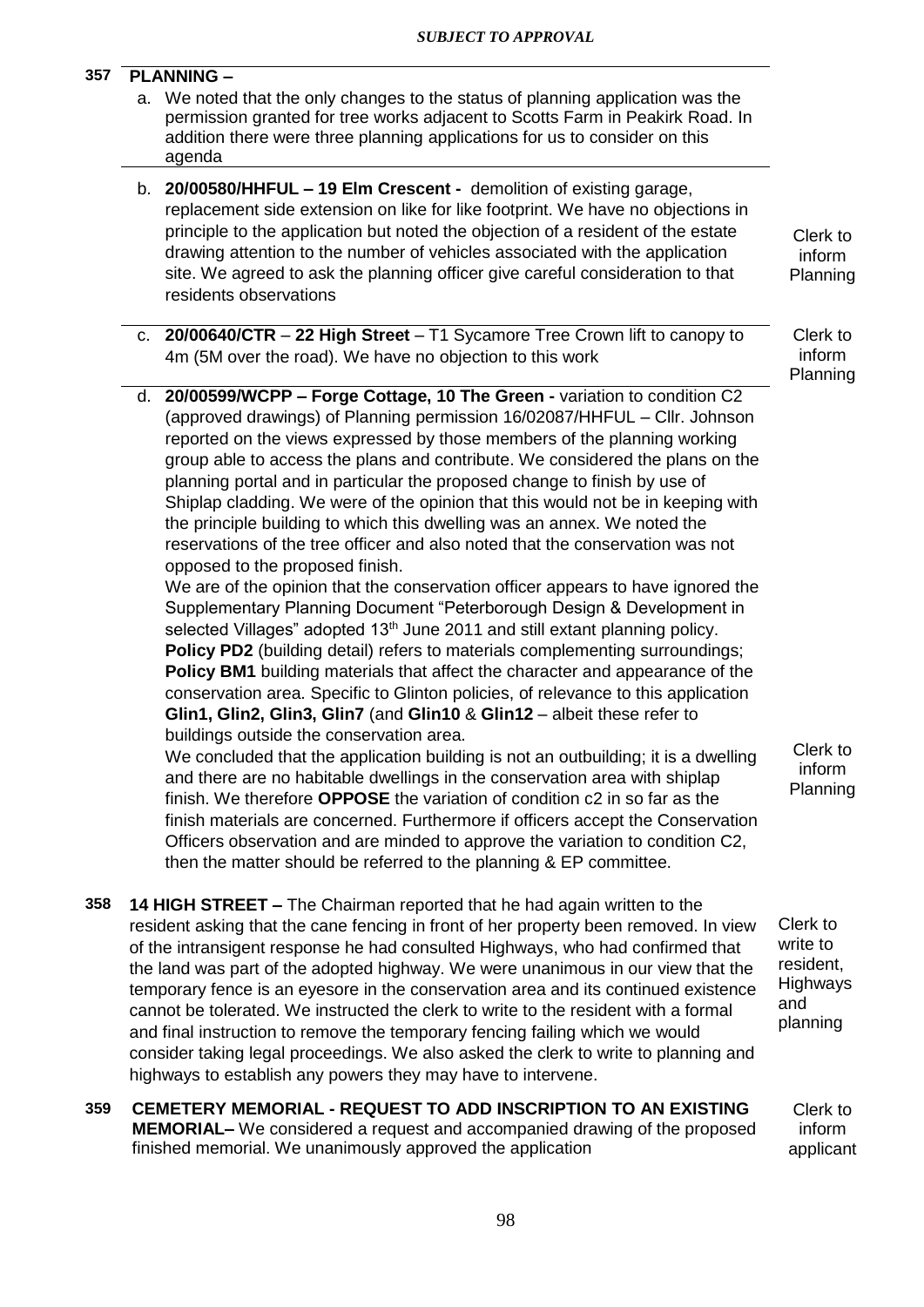#### *SUBJECT TO APPROVAL*

# **360 COMMUNITY MATTERS;-**

- a) Barking Dogs we considered a request for action by the parish council to address the issue of baking dogs in the vicinity of Helpston road. The proper authority to address the noise issue is the city council and in our opinion it would be wrong for the parish council to intervene. We asked the clerk to refer the resident to the appropriate department of the city council.
- b) Planters we considered the request by Lenton's for instructions as they experienced difficulty in obtaining suitable summer plants. We are of the opinion that since Covid-19 restrictions were being eased and garden centres opening up that suitable plants are now available. We asked the clerk to convey our instructions to Lenton's our wish that the planters should be set out with suitable summer plants
- **361 21 PEAKIRK ROAD –** Cllr. Skinner reported the concerns of the residents that there were large holes in the verge outside their property and that they were concerned for safety of their boundary wall. We noted their concern and asked the clerk to request the urgent assessment by an appropriate officer of the Highways authority
- **362 REPORTS from Councillors – STANDING ITEM –** Cllr. Mrs Bysshe had attended the Langdyke Trust meeting of parish councils at which parish councils had agreed on next steps in the rural vision project. In the absence of Cllr. Mrs Bysshe we agreed to defer further consideration to our next meeting.

### **363 GOVERNANCE MATTERS** –

a. The clerk as Responsible Financial Officer presented the financial accounts for the year ended  $31<sup>st</sup>$  March 2020. We noted the increase to our reserves arising from the receipt of £10,781 community Infrastructure levy which we had been unable to forecast. We unanimously accepted and approved the financial accounts as presented

Proposed Cllr. Randall Seconded Cllr. Skinner

- b. Accounting Statement section of the Annual Governance & Accountability Return (AGAR). We unanimously approved the statement as presented and based on the financial accounts presented in the previous sub paragraph Proposed Cllr. Johnson Seconded Cllr. Randall
- c. Internal Audit report We noted the full contents of the report from our auditor Russell Wright and the internal audit statement of the AGAR duly signed off. We also noted that Mr Wright had indicated this to be his last year of providing audit services and to retire. We thanked Mr Wright for his services and wished him well in his retirement. The clerk indicated that he would inquire of CAPALC for a suitable replacement from their list of approved auditors
- d. INSURANCE –The renewal quotation supplied by Came and Co along with two other competitive quotes had been circulated with the agenda, together with policy documentation. We unanimously approved payment of £1113.85 plus £50 admin fee for the renewal of our insurance policy for a further year with Ecclesiastical Insurance.

Proposed Cllr. Johnson Seconded Cllr. Bell

#### **364 HIGHWAYS**

- Cllr. Skinner referred to the shrubbery overgrowing the footpath outside No1 Peakirk road causing nuisance to pedestrians. The clerk was requested to write to the resident and ask this to be trimmed back Clerk to action Clerk to
- Cllr. Kirt raised the state of the brickwork around the village pump and we agreed that the clerk should obtain quotations for the reinstatement of the pump basin.
- During discussion on the pump some councillors recalled that historically there was a metal sign warning that the water was unsuitable for human

Clerk to inform the resident

Clerk to inform Lenton's

Clerk to write to **Highways** 

Next Agenda

Clerk and RFO to progress AGAR to external auditors

action